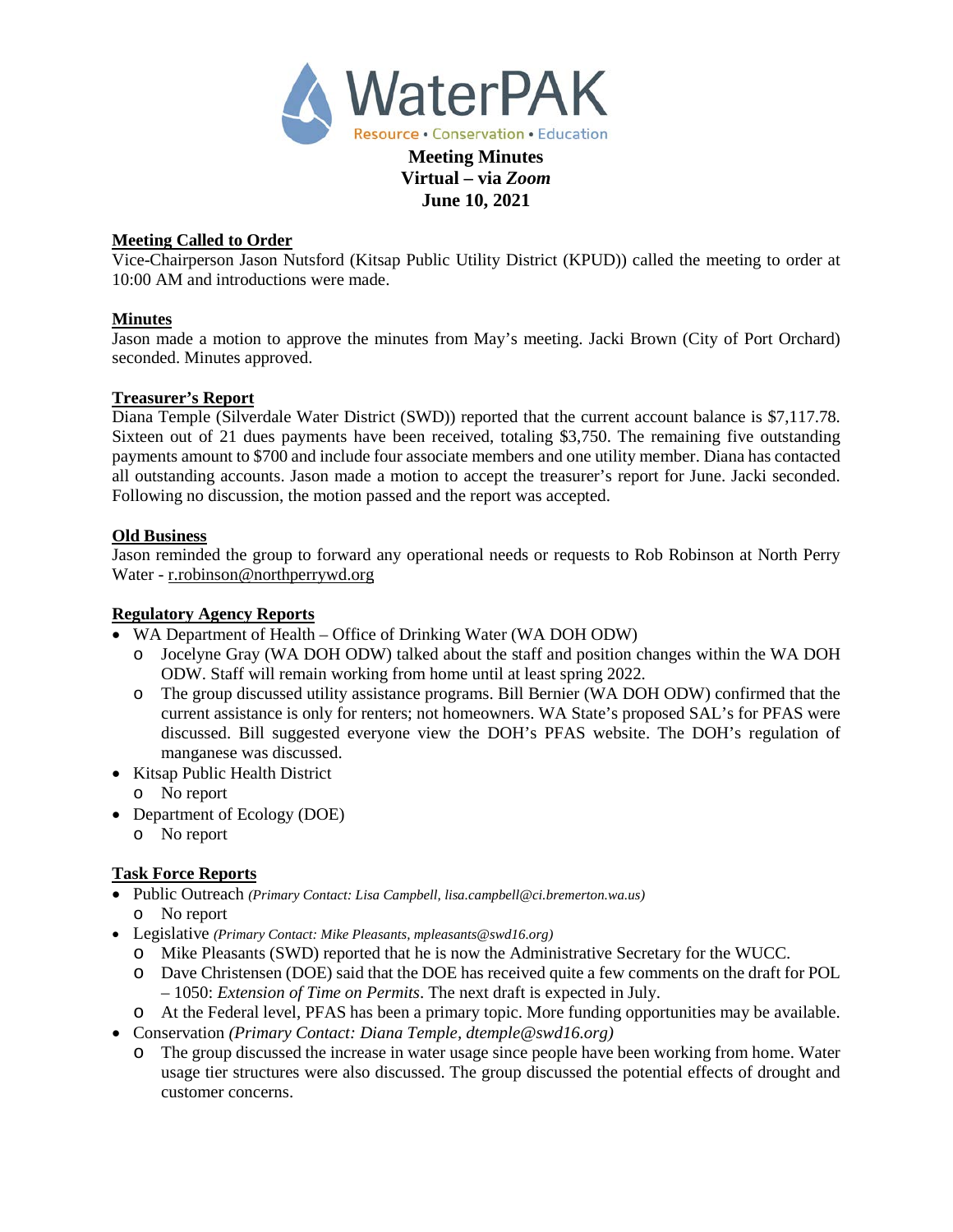

- Cross-Connection Control *(Primary Contact: Courtney Little, [c.little@northperrywd.org\)](mailto:c.little@northperrywd.org)*
	- o Court Little (N. Perry Water) reported on the Taskforce meeting this morning. Tracking software was discussed. A contact for DCD was established. Court will contact Diana about writing a letter. Decommissioning premise isolation for change-of-use was discussed. Court and Jacki stressed the importance of keeping the process simple.
- Mapping/GIS *(Primary Contact: Jim Hershberger, jhershberger@calwater.com)*
	- o Jim reported on the process of transitioning between AutoCAD and GIS. The next Taskforce meeting will include two guest speakers who will discuss GIS improvements. Jim talked about using [Safe Software,](https://www.safe.com/data-types/cad/) which allows for layering and ties between CAD and GIS.
- Shared Resources *(Primary Contact: Rob Robinson, r.robinson@northperrywd.org)*
- Jason reminded the group to email him with a contact for each utility. Shawn spoke positively of a reservoir cleaning company WA Water is using – email Shawn for more information.
- Emergency Management *(Primary Contact: Jeannie Screws, jscrews@swd16.org)*
	- o Court asked how utilities keep track of all supplies in work trucks and on-site, e.g., fire extinguishers, & first-aid kits. Shawn talked about WA Water's monthly checklist. Each person also has their own duffle bag with extra PPE, flashlights, and blankets. Jim added that WA Water also has an EOC mobilization team. Mike asked the group if the fuel shortage on the east coast started any conversations for operational uses like generators and vehicles. Shawn mentioned that all of their generators run on propane and they are on the priority list. Kitsap Transit is also a resource for fuel shortages. Shawn will look into sending out their truck check/building emergency inventory list to the group.

#### **Meeting Topic**

*Current state of operations for utilities & agencies in lieu of new CDC/State COVID guidelines*

• Jason mentioned that L&I requires employers to have a list of employees who have been vaccinated and a list of those who have attested to the offered vaccination. KPUD plans on leaving their lobby closed until September or October. Jacki mentioned that Port Orchard's mayor requires employees to be in the office two days a week. Their lobby is open by appointment only. Their plan is to open their lobby July  $1<sup>st</sup>$ . If employees are vaccinated, they are not required to wear masks. Shawn pointed out that it is legal for an employer to ask if an employee has been vaccinated. It is also legal for an employee not to provide an answer. Jim added that all WA Water employees will be required back in the office July 6<sup>th</sup>. They are also offering their employees a \$200 incentive to get vaccinated. Christy Shipman (City of Bainbridge Island (COBI)) mentioned that COBI employees will be required to be back in the office at least three days a week, starting July 1<sup>st</sup>. Mike mentioned that SWD has had two public commissioner meetings. Field staff are still riding solo in their vehicles. Jason asked if anyone has software they use to connect with customers remotely. Discussion ensue related to communicating outages. Sid talked about the capabilities of SWD's Asset Management software (Aktivov), which includes automated email and phone lists.

## **General Discussion**

- Jacki will be offering a Zoom class next Tuesday, June  $15<sup>th</sup>$  at 12:30 PM that will feature several presentations; 0.3 CEUs can be earned. Email Jacki for information.
- Mike mentioned that an SWD employee, Mo Beck, recently retired after 31 years of service. Jason mentioned that Susan Soine with KPUD will be officially retiring in September. She is currently out of the office, using her leave.
- Jim Hay (Robinson Noble (RN)) reported that RN is conducting an employee survey, asking for feedback on possible restructuring ideas for the office/work setting.